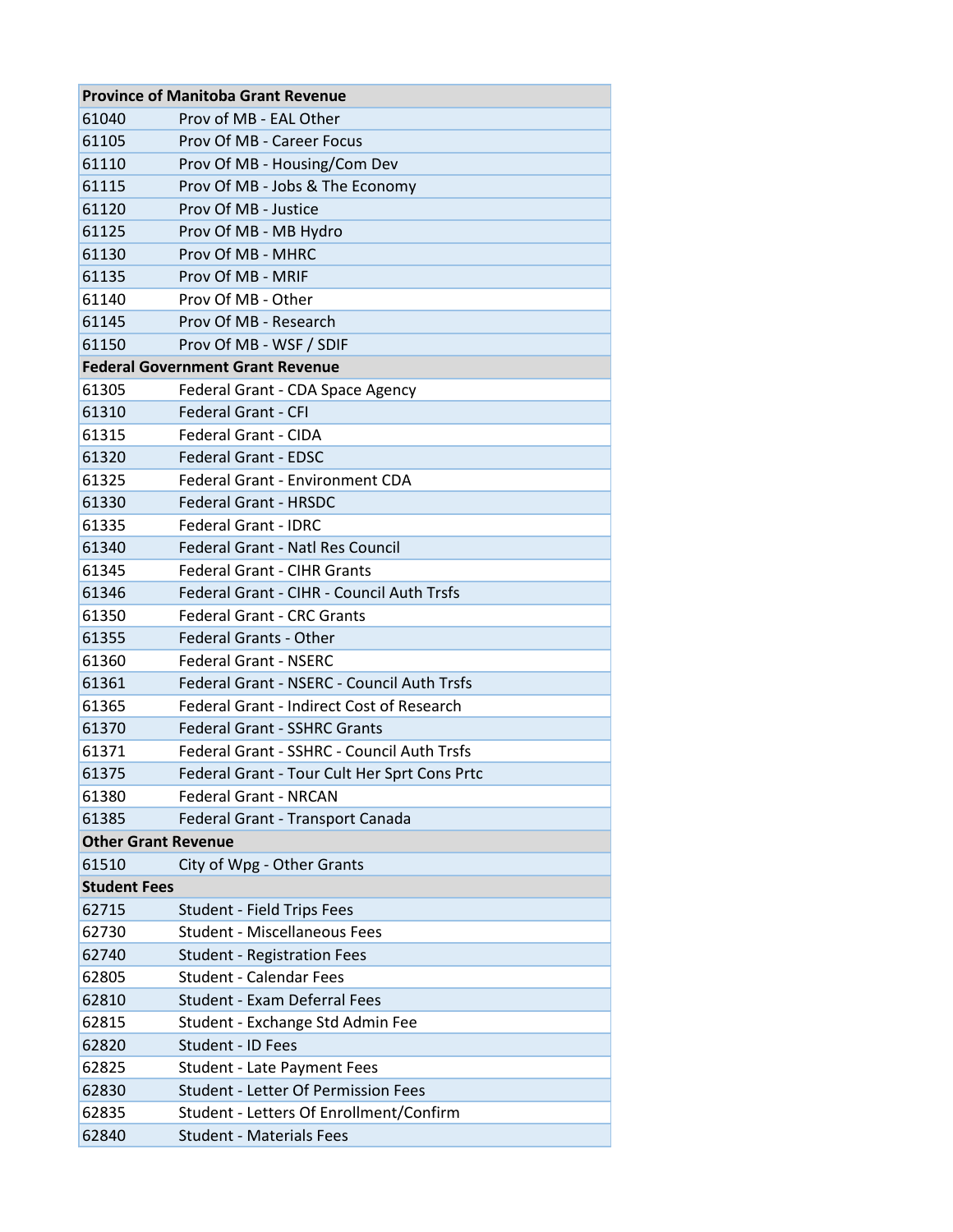| 62845                               | <b>Student - Misc Incidental Fees</b>   |
|-------------------------------------|-----------------------------------------|
| 62850                               | <b>Student - NSF Charges</b>            |
| 62855                               | <b>Student - Other Fees</b>             |
| 62860                               | <b>Student - Parchment Fees</b>         |
| 62865                               | Student - Regalia Fees                  |
| 62870                               | <b>Student - Socio/Cultural Fees</b>    |
| 62875                               | <b>Student - Transcript Fees</b>        |
| <b>Gifts &amp; Bequests Revenue</b> |                                         |
| 64005                               | Gifts & Bequests- Corporate             |
| 64010                               | Gifts & Bequests- Individuals           |
| 64015                               | Gifts & Bequests-Foundations            |
| 64020                               | Gifts & Bequests- Federal Government    |
| 64025                               | Gifts & Bequests- Provincial Government |
| 64030                               | Gifts & Bequests- Municipalities        |
| 64035                               | Gifts & Bequests - UWFDN                |
| 64205                               | Non-Gov't Research Grants               |
| 64206                               | <b>Other Gov't Research Grants</b>      |
| 64220                               | <b>External Grants - Other</b>          |
| <b>Printing Revenue</b>             |                                         |
| 66105                               | <b>Printing - Internal Sales</b>        |
| 66110                               | Duplicating - External                  |
| 66115                               | Duplicating - Fleet                     |
| 66120                               | <b>Duplicating - Printshop</b>          |
| 66125                               | <b>Duplicating - Public Copiers</b>     |
| 66130                               | Blank Paper Sales - Internal            |
| <b>Parking Revenue</b>              |                                         |
| 66205                               | Parking Revenues - Casual               |
| 66210                               | Parking Revenues - Daytime              |
| 66215                               | Parking Revenues - Eve/Wkend            |
| <b>Other Revenue</b>                |                                         |
| 66305                               | Auxillary                               |
| 66310                               | <b>Entry Fees</b>                       |
| 66315                               | <b>Fitness Fees</b>                     |
| 66320                               | <b>Gate Receipts</b>                    |
| 66325                               | Locker Revenue                          |
| 66330                               | <b>Massage Fees</b>                     |
| 66335                               | Membership                              |
| 66340                               | <b>Marketing Contracts</b>              |
| 66345                               | Sales Shop Revenues                     |
| 66350                               | <b>Therapy Fees</b>                     |
| 66355                               | <b>Training Fees</b>                    |
| 66405                               | Food Serv - Beer & Alcohol Sales        |
| 66410                               | <b>Food Serv - Concessions Revenue</b>  |
| 66415                               | Food Serv - Contracted Revenue          |
| 66420                               | Food Serv - Food Sales                  |
| 66425                               | Food Serv - Vending Revenue             |
| 67015                               | Other Revenues - Library Fines          |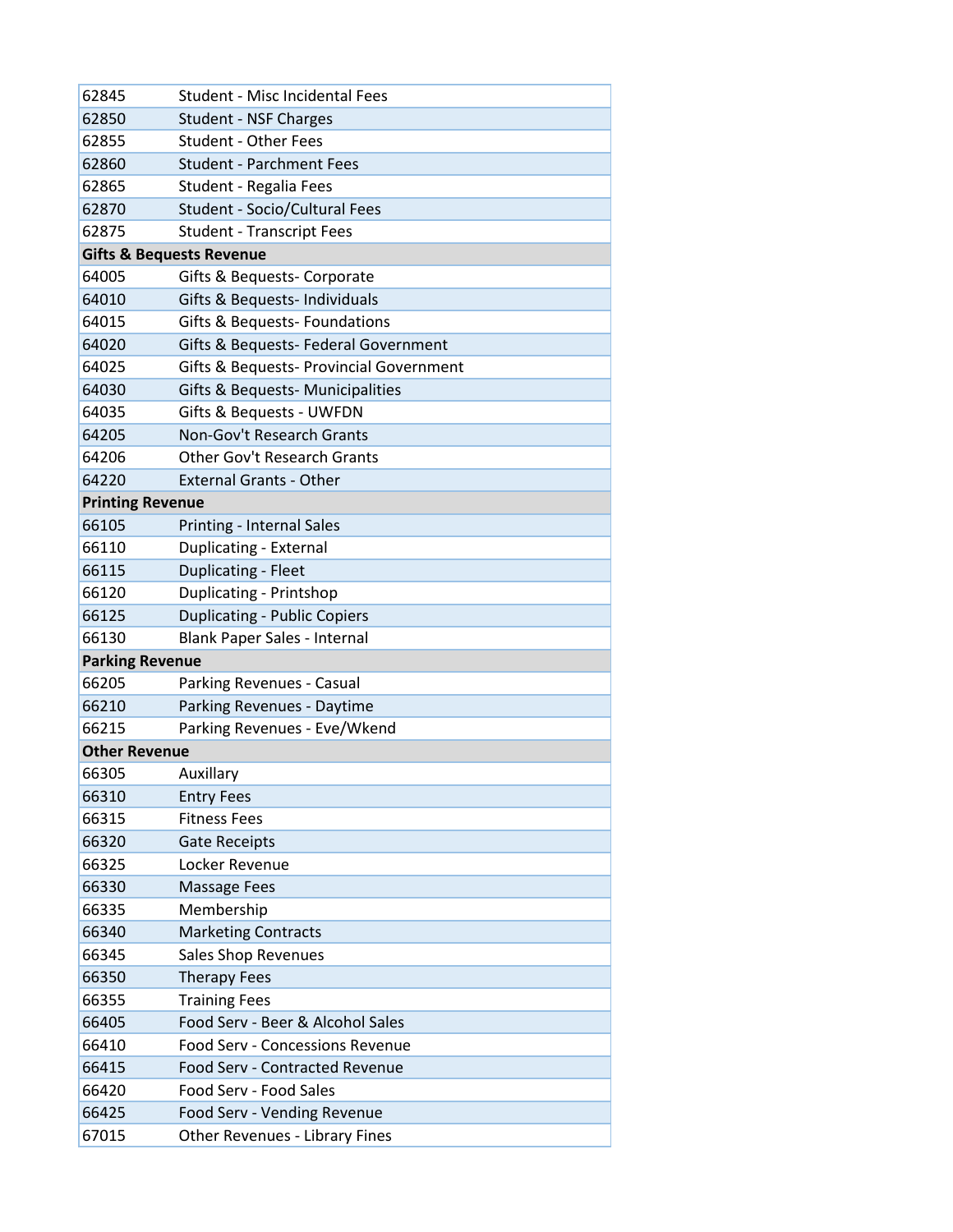| 67020                              | Other Revenues - Lost Books Recovery   |
|------------------------------------|----------------------------------------|
| 67025                              | Other Revenues - Photocopier User Fees |
| 67030                              | <b>Other Revenues - Miscellaneous</b>  |
| 67031                              | Exchange gains/losses                  |
| 67035                              | <b>Other Revenues - Contracts</b>      |
| <b>Housing Revenue</b>             |                                        |
| 66510                              | Housing - Disciplinary Fee             |
| 66515                              | Housing - Fob Replacement Fee          |
| 66520                              | <b>Housing - Forfeited Deposits</b>    |
| 66525                              | Housing - Key Replacement Fee          |
| 66530                              | Housing - Laundry Card Replacement Fee |
| 66535                              | Housing - Laundry Fees                 |
| 66540                              | Housing - Linen Replacement Fee        |
| 66545                              | Housing - Rent                         |
| 66550                              | Housing - Salto Replacement Fee        |
| 66555                              | Housing - Subsidized Rent              |
| 66560                              | <b>Housing - Tenant Recoveries</b>     |
| 66565                              | <b>Housing - Termination Fee</b>       |
| 66605                              | Meal Plan - Fees                       |
| 66610                              | Meal Plan - Gift Cards                 |
| 66615                              | Meal Plan/Gift Card Cancellation Fee   |
| 66705                              | Home Stay Placement Fee                |
| 66710                              | Home Stay Fee                          |
| <b>Events &amp; Rental Revenue</b> |                                        |
| 66805                              | <b>Events - Advertising</b>            |
| 66810                              | Events - Other                         |
| 66815                              | Events - Sponsorships                  |
| 66820                              | <b>Events - Ticket Sales</b>           |
| 66905                              | <b>Room Rentals</b>                    |
| 66910                              | Leasing - Revenues                     |
| 66915                              | Leasing - Cost Recoveries              |
| <b>Expenses</b>                    |                                        |
| <b>Academic Salaries</b>           |                                        |
| 70005                              | Acad Sal - Faculty - UWFA              |
| 70010                              | Acad Sal - Sessional/Term - UWFA       |
| 70015                              | <b>Acad Sal - Contract - UWFA-CAS</b>  |
| 70016                              | Acad Sal - Contract - UWFA - RAS       |
| 70020                              | Acad Sal - Stipends/Contract - Other   |
| 70025                              | Acad Sal - Librarians - UWFA           |
| 70030                              | Acad Sal - Coaches - UWFA              |
| 70035                              | Acad Sal - Counsellors - UWFA          |
| 70040                              | <b>Acad Sal - Substitute Teachers</b>  |
| 70045                              | Acad Sal - Lab Instructors             |
| 70050                              | <b>Acad Sal - Students</b>             |
| 70055                              | Acad Sal - Student Asst                |
| 70060                              | Acad Sal - Student Markers             |
| 70065                              | Acad Sal - Student Research Asst       |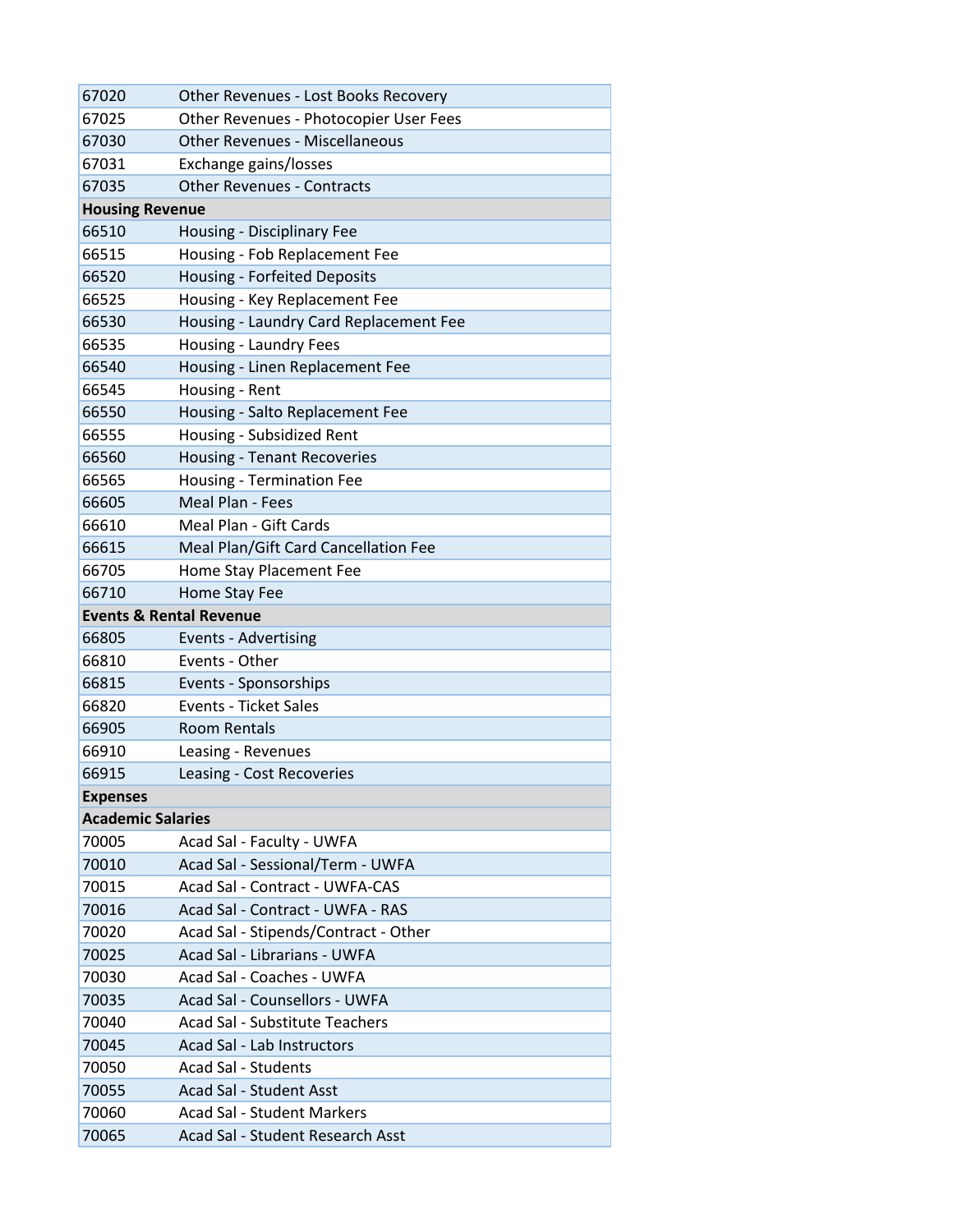| 70070                          | <b>Acad Sal - Student Demonstrators</b>                 |
|--------------------------------|---------------------------------------------------------|
| 70205                          | Acad Sal - Non-Credit - UWFA-Coll                       |
| 70210                          | Acad Sal - PACE                                         |
| 70215                          | Acad Sal - ELP - PSAC                                   |
| <b>Administrative Salaries</b> |                                                         |
| 70405                          | Admin & Sup - Acad Administrators                       |
| 70410                          | Admin & Sup - Non Acad Administrators                   |
| 70415                          | Admin & Sup - Other                                     |
| 70420                          | Admin & Sup - Excluded                                  |
| 70425                          | Admin & Sup - AESES                                     |
| 70430                          | Admin & Sup - IUOE                                      |
| 70435                          | Admin & Sup - Coaches - Non-UWFA                        |
| 70440                          | Admin & Sup - Interns                                   |
| 70445                          | Admin & Sup - Casual Salaries                           |
| 70450                          | Admin & Sup - Overtime Salaries                         |
| 70451                          | Admin & Sup - Overtime Sal - Tri-Council Cdn/PR         |
| 70452                          | Admin & Sup - Overtime Sal - Tri-council Foreign        |
| 70455                          | Admin & Sup - Payroll Clearing Acct                     |
|                                | <b>Tri-Council Research Award Salaries</b>              |
| 70505                          | Sal - Student Rsch Asst - Bachelor's, Cdn/PR            |
| 70510                          | Sal - Student Rsch Asst - Bachelor's, Foreign           |
| 70515                          | Sal - Student Rsch Asst - Master's, Cdn/PR              |
| 70520                          | Sal - Student Rsch Asst - Master's, Foreign             |
| 70525                          | Sal - Student Rsch Asst - Doctorate, Cdn/PR             |
| 70530                          | Sal - Student Rsch Asst - Doctorate, Foreign            |
| 70535                          | Sal - Non-Stud Rsch Asst - Postdoc, Cdn/PR              |
| 70540                          | Sal - Non-Stud Rsch Asst - Postdoc, Foreign             |
| 70545                          | Sal - Non Std Rsch Asst - Other, Cdn/PR                 |
| 70550                          | Sal - Non-Stud Rsch Asst - Other, Foreign               |
| 70555                          | Sal - Non-Stud Rsch Asst - Aeses, Cdn/PR                |
| 70560                          | Sal - Non-Stud Rsch Asst - Aeses, Foreign               |
| <b>Other Compensation</b>      |                                                         |
| 70605                          | Other Comp - Visiting Lectures/Spks                     |
| 70610<br>70615                 | <b>Other Comp - Honorariums</b><br>Other Comp - Theatre |
| 70620                          | Other Comp - Undergrd Std Support                       |
| 70625                          | Other Comp - Grad Std Support - Salaries                |
| 70630                          | Other Comp - Grad Std Support - Other                   |
| <b>Office Expenses</b>         |                                                         |
| 72005                          | Office Supplies - Awards/Research/Budget                |
| 72010                          | Office Supplies - General                               |
| 72015                          | Subscriptions                                           |
| 72020                          | Postage                                                 |
| 72025                          | Courier & Freight Charges                               |
| 72030                          | <b>General Expenses</b>                                 |
| 72035                          | <b>Computer - Supplies</b>                              |
| 72095                          | <b>Prepaid Research Expense</b>                         |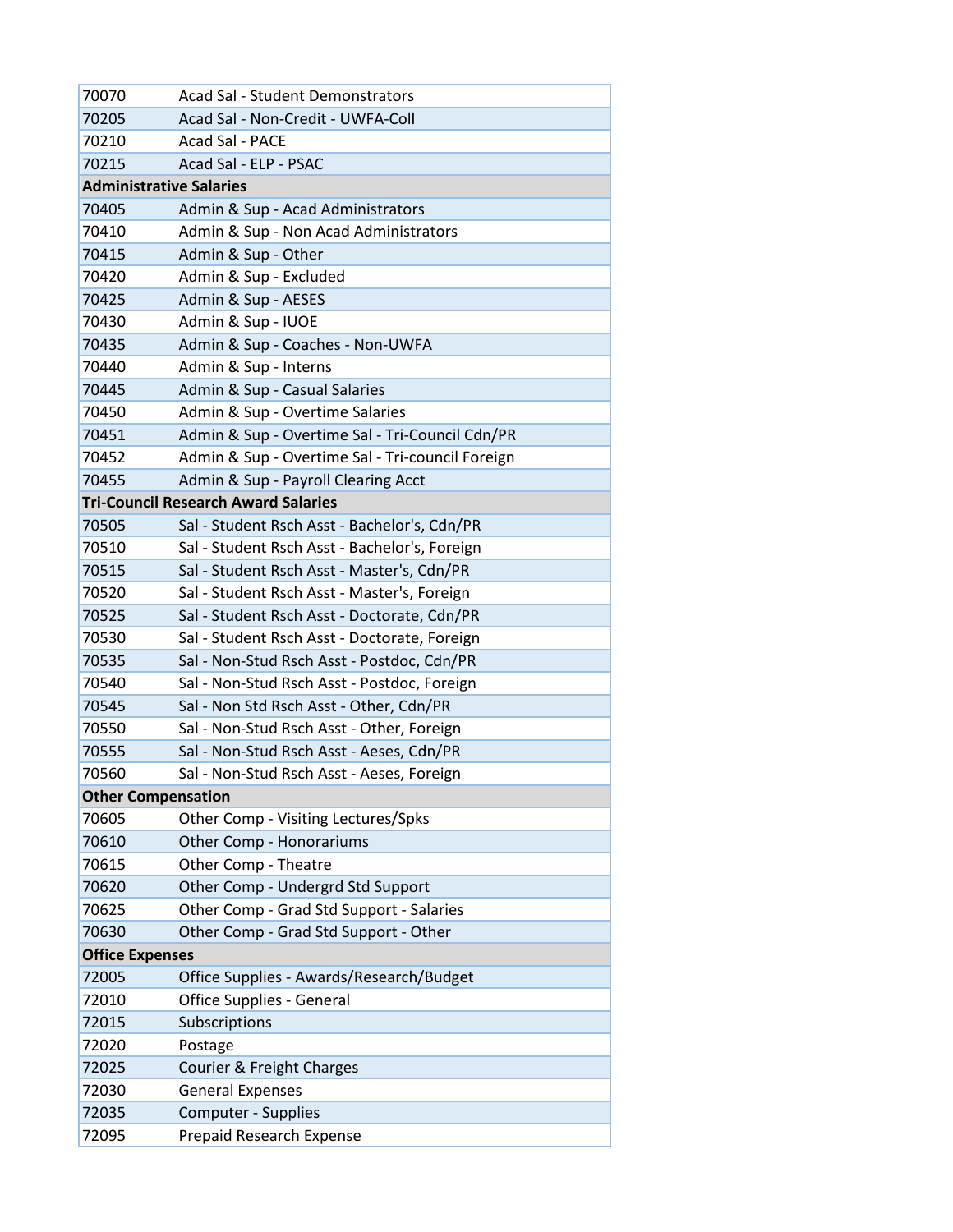| <b>Business Meetings</b>         |                                           |
|----------------------------------|-------------------------------------------|
| 72105                            | <b>Business Mtgs - Internal</b>           |
| 72110                            | <b>Business Mtgs - External</b>           |
| <b>Printing Expense</b>          |                                           |
| 72305                            | Forms                                     |
| 72310                            | <b>Printer Paper</b>                      |
| 72315                            | Printing & Copying                        |
| 72320                            | <b>Printing Costs - External</b>          |
| 72325                            | <b>Printing Costs - Internal</b>          |
| 72330                            | <b>Duplicating Costs - External</b>       |
| 72335                            | <b>Duplicating Costs - Internal</b>       |
| 72340                            | <b>ID Cards</b>                           |
| 72345                            | Copy Machine Rental/Usage Fee             |
|                                  | <b>Program Supplies Expense</b>           |
| 72505                            | Program Sup - Awards/Research/Budget      |
| 72510                            | Program Sup - Uniforms/Footwear           |
| 72515                            | Program Sup - Athletic Equip              |
| 72520                            | Program Sup - Athletics Awards/Prizes     |
| 72525                            | Program Sup - Books/Reading Mat           |
| 72530                            | Program Sup - Term Test Booklets          |
| 72535                            | Program Sup - Lab/Teaching                |
| 72540                            | Program Sup - Glassware                   |
| 72545                            | Program Sup - Chemicals                   |
| 72550                            | Program Sup - Gases & Liquid Nitrogen     |
| 72555                            | Program Sup - Disposables                 |
| 72560                            | Program Sup - Classroom                   |
| 72565                            | Program Sup - Cartography                 |
| 72570                            | Program Sup - Maps/Charts/Models          |
| 72575                            | Program Sup - Film & Photographic         |
| 72580                            | Program Sup - Green House                 |
| 72585                            | Program Sup - Animal Complex              |
| 72590                            | Program Sup - Live Animals & Protozoa     |
| 72595                            | Program Sup - Plants/Bacteria/Fungi       |
| 72600                            | <b>Program Sup - Dissection Specimens</b> |
| 72605                            | Program Sup - Genetics                    |
| 72610                            | Program Sup - Collections/Museum          |
| 72615                            | Program Sup - Year Books                  |
| 72620                            | Program Sup - Safety Ware                 |
| 72625                            | Program Sup - Show/production Costs       |
| 72630                            | program Sup - Transportation              |
| <b>Professional Fees Expense</b> |                                           |
| 73105                            | <b>Audit Fees</b>                         |
| 73255                            | <b>Legal Fees</b>                         |
| 73305                            | Mkt & Comm - Consultants                  |
| 73310                            | Mkt & Comm - Photography                  |
| 73315                            | Mkt & Comm - Web Coding                   |
| 73320                            | Mkt & Comm - Videography                  |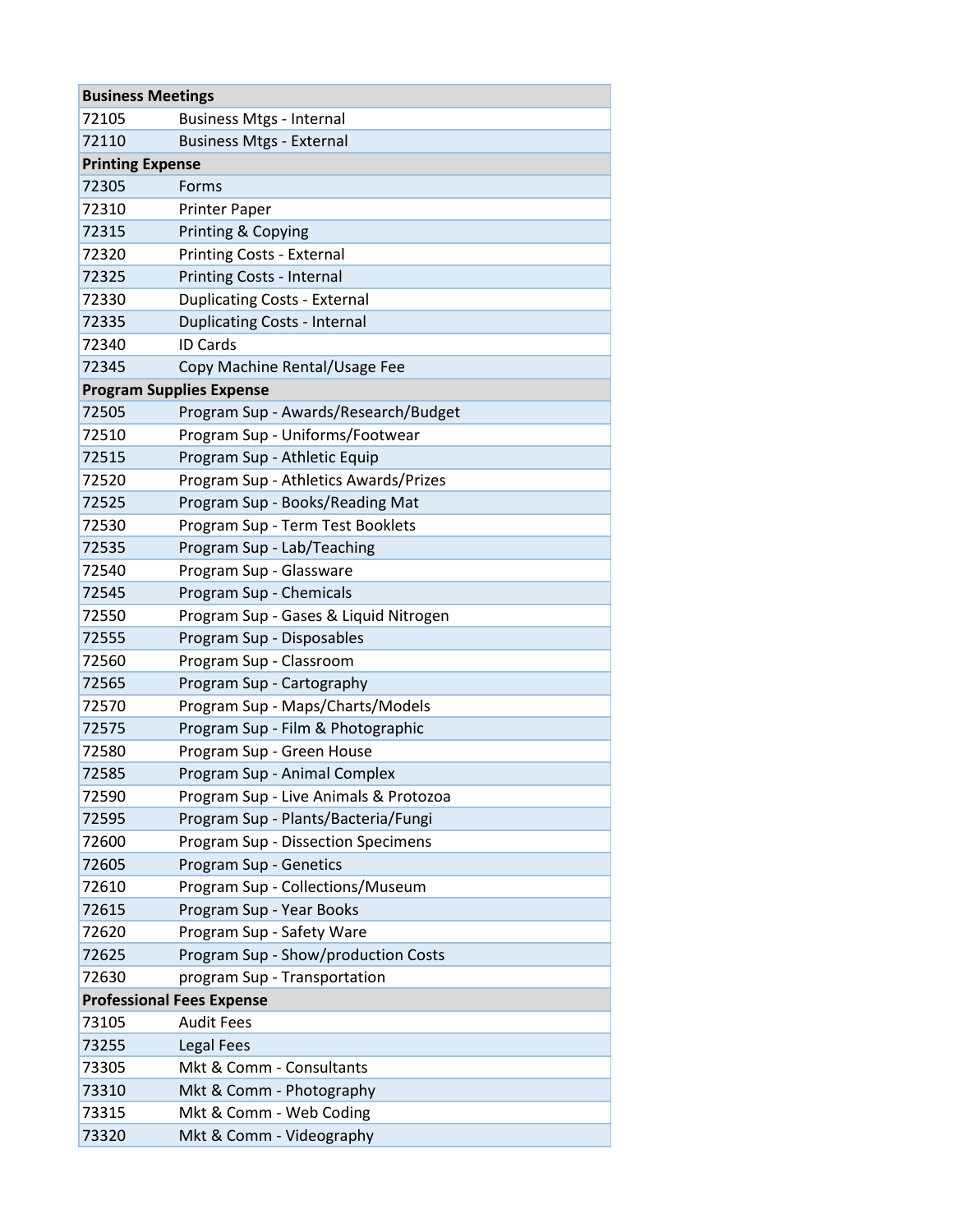| 73325                          | Mkt & Comm - Poster Hanging                     |
|--------------------------------|-------------------------------------------------|
| 73330                          | Mkt & Comm - Translation                        |
| 73335                          | Mkt & Comm - Graphics                           |
| 73355                          | <b>Recruitment Fees</b>                         |
| 73405                          | <b>Professional Course Development Fees</b>     |
| 73455                          | <b>Professional IT Consulting Fees</b>          |
| 73460                          | Professional IT Consulting - Hosted Services    |
| 73505                          | <b>Athletics - Trainers</b>                     |
| 73510                          | Athletics - Game Webcasting/Officials           |
| 73555                          | Prof Services - HR & Benefits                   |
| 73605                          | Prof Serv - Mgmt Contracts                      |
| 73610                          | Prof Serv - Profit Sharing                      |
| 73655                          | Prof & Consulting Fees - Awards/Research/Budget |
| 73660                          | Prof & Consulting Fees - General                |
| 73665                          | <b>Professional Fees - Services</b>             |
| 73670                          | Professional Fees - Insurance                   |
| 74505                          | Other Services - Ra Stipend/Living Exp          |
| 74510                          | <b>Other Services - Memberships</b>             |
| 74515                          | Other Services - Program Admin Fees             |
| 74520                          | Other Services - Seminar Set Up/Exhibitors Fee  |
| 74525                          | <b>Other Services - Armored Car Services</b>    |
| 74530                          | <b>Other Services - Vehicle Rentals</b>         |
| 74535                          | Other Services - Veterinary                     |
| 74550                          | <b>Other Services - FDN</b>                     |
| 74555                          | <b>Other Services - Subaward Payment</b>        |
| 74560                          | <b>Other Contracted Services</b>                |
| <b>Technology Services</b>     |                                                 |
| 74005                          | Computer Software - < \$2,500                   |
| 74010                          | <b>Computer Software - Subscriptions</b>        |
| 74015                          | Computer Software - Licenses                    |
| 74020                          | Computer - Leases                               |
| 74025                          | Mtce. Contracts - Hardware                      |
| 74030                          | Mtce. Contracts - Software                      |
| 74035                          | Mtce. Contracts - Hosted Services               |
| 74605                          | <b>Mobility Charges</b>                         |
| 74610                          | <b>Internet Charges</b>                         |
| 74615                          | <b>Television Charges</b>                       |
| 74620                          | Telephone - PRI'S                               |
| 74625                          | Telephone - Long Distance                       |
| 74630                          | Telephone - Fax                                 |
| 74635                          | Telephone - Analog                              |
| 74640                          | Telephone - Centrex                             |
| 74645                          | Telephone - Advertising                         |
| <b>General Travel Expenses</b> |                                                 |
| 75105                          | Travel Costs-Awards/Research/Budget             |
| 75110                          | Travel - Air Transportation                     |
| 75115                          | <b>Travel Agents Fees</b>                       |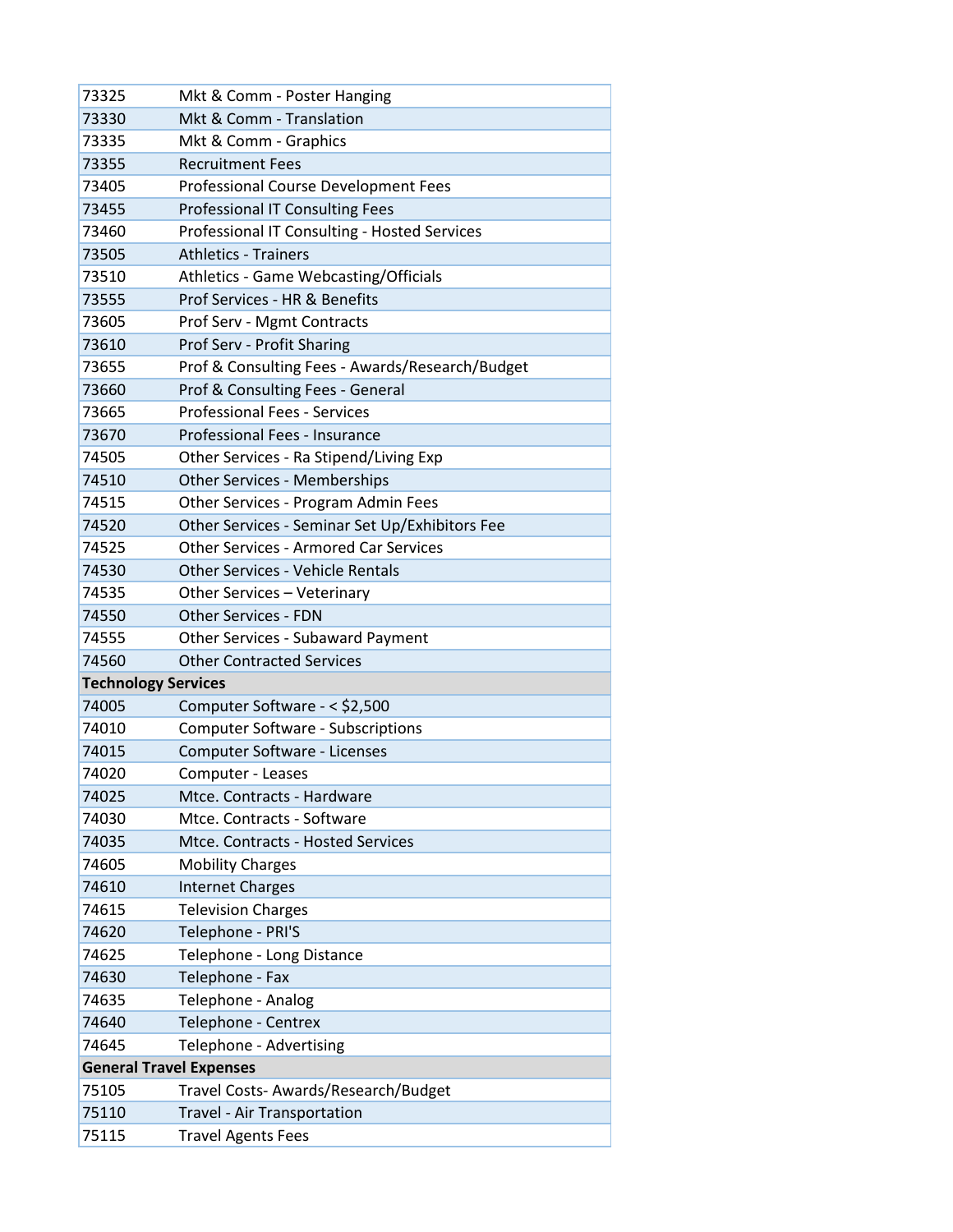| 75120                            | <b>Travel - Other Transportation</b>                   |
|----------------------------------|--------------------------------------------------------|
| 75125                            | Travel - Hotel                                         |
| 75130                            | Travel - Meals/Per Diem                                |
| 75135                            | <b>Travel - Other Costs</b>                            |
| 75140                            | <b>Travel - Parking Costs</b>                          |
| 75195                            | <b>Prepaid Travel Expenditures</b>                     |
|                                  | <b>Professional Development Expenses</b>               |
| 75205                            | PD Travel - Awards/Research/Budget                     |
| 75210                            | PD Travel - Air Transportation                         |
| 75215                            | PD Travel - Agents Fees                                |
| 75220                            | PD Travel - Other Transportation                       |
| 75225                            | PD Travel - Hotel                                      |
| 75230                            | PD Travel - Meals/Per Diem                             |
| 75235                            | PD Travel - Other Costs                                |
| 75240                            | PD Travel - Parking Costs                              |
| 77005                            | Training & Development - Awards/Research/Budget        |
| 77010                            | Training & Development - Staff                         |
| 77015                            | Training & Development - RA                            |
| 77020                            | Training & Development - HR                            |
| 77025                            | Training & Development - Conference Fees               |
|                                  | <b>Student Recruitment Travel Expenses</b>             |
| 75305                            | Recruit - Student - Awards/Research/Budget             |
| 75310                            | Recruit - Student - Air Transport                      |
| 75315                            | Recruit - Student - Trav Agts Fees                     |
| 75320                            | Recruit - Student - Other Transport                    |
| 75325                            | Recruit - Student - Hotel                              |
| 75330                            | Recruit - Student - Meals/Per Diem                     |
| 75335                            | Recruit - Student - Other Costs                        |
| 75340                            | Recruit - Student - Parking                            |
|                                  | <b>Faculty &amp; Staff Recruitment Travel Expenses</b> |
| 75405                            | Recruit - Fac/Staff - Awards/Research/Budget           |
| 75410                            | Recruit - Fac/Staff - Air Transport                    |
| 75415                            | Recruit - Fac/Staff - Trav Agts Fees                   |
| 75420                            | Recruit - Fac/Staff - Other Transport                  |
| 75425                            | Recruit - Fac/Staff - Hotel                            |
| 75430                            | Recruit - Fac/Staff - Meals/Per Diem                   |
| 75435                            | Recruit - Fac/Staff - Other Costs                      |
| 75440                            | Recruit - Fac/Staff - Parking                          |
| 75445                            | Recruit - Fac/Staff - Relocation Costs                 |
| 75450                            | Recruit - Fac/Staff - Interview related Expenses       |
| <b>Athletics Travel Expenses</b> |                                                        |
| 75505                            | Travel - Team                                          |
| 75510                            | Travel - League Playoffs (CW)                          |
| 75515                            | Travel-Nat'L Championship(CIS)                         |
| 75520                            | <b>Travel Agents Fees</b>                              |
| 75525                            | <b>Tournament Fees</b>                                 |
| 75530                            | <b>Tournament Officials</b>                            |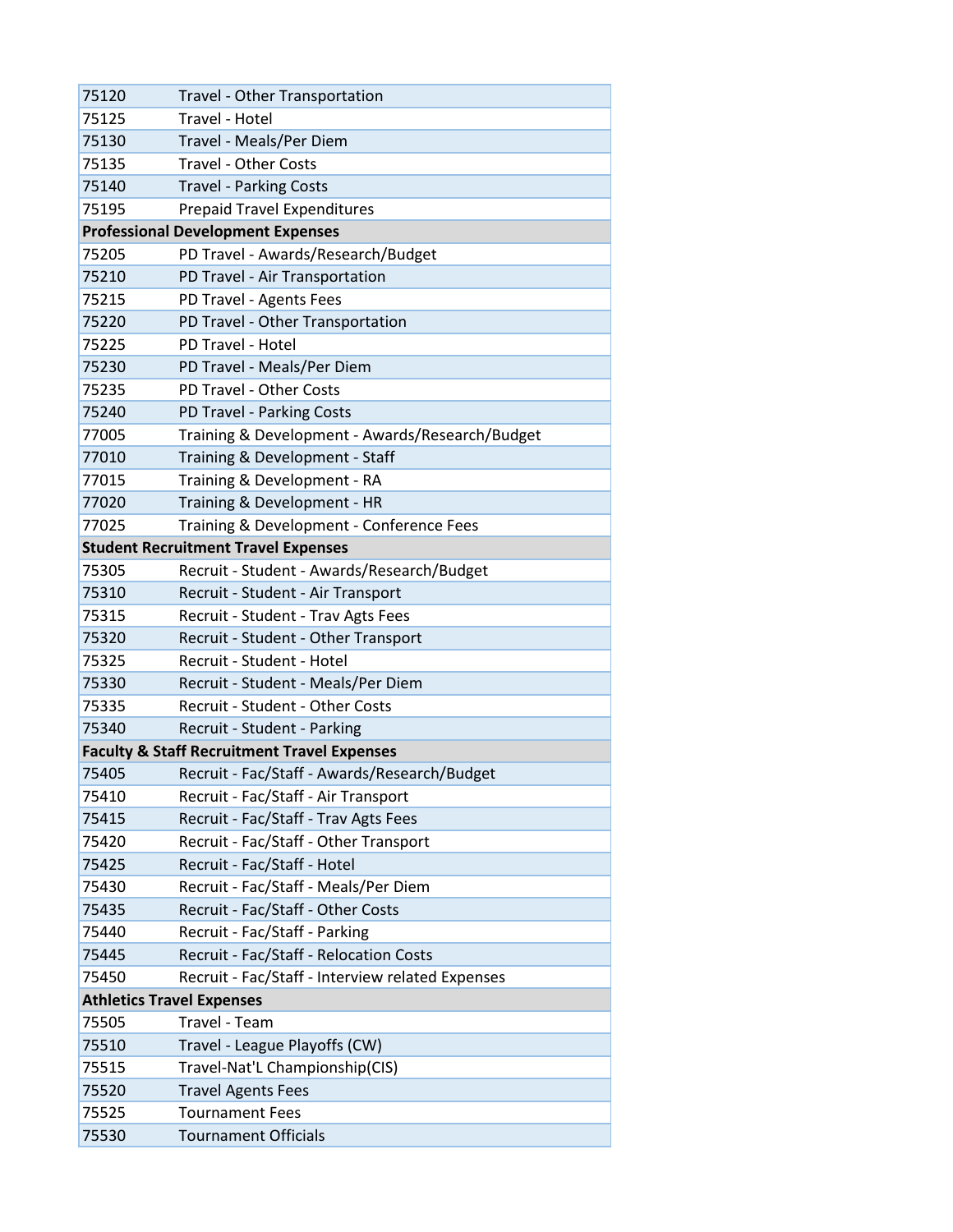| <b>Events Expenses</b>         |                                             |
|--------------------------------|---------------------------------------------|
| 76105                          | Events - Convocation & Regalia              |
| 76110                          | <b>Events - Residence</b>                   |
| 76120                          | <b>Events - Community Relations</b>         |
| 76125                          | <b>Events - Staff Recognition</b>           |
| 76130                          | Events - Sponsorships                       |
| 76135                          | <b>Events - Hall Rental</b>                 |
| 76140                          | <b>Events - Food Costs</b>                  |
| 76150                          | <b>Events - Hosting Costs</b>               |
| 76155                          | Events - Swag                               |
| 76160                          | <b>Events - Board Recognition</b>           |
| 76165                          | <b>Events - Donor Recognition</b>           |
| 76175                          | <b>Events - Annual Report</b>               |
| <b>Socio-Cultural Expenses</b> |                                             |
| 76205                          | <b>Field Trips</b>                          |
| 76210                          | <b>Program Meals</b>                        |
| 76215                          | Workshop                                    |
| 76220                          | Socio-Cultural Expenses                     |
|                                | <b>Advertising &amp; Marketing Expenses</b> |
| 76405                          | Advertising - Awards/Research/Budget        |
| 76410                          | <b>Advertising - Print Materials</b>        |
| 76415                          | Advertising - Outdoor                       |
| 76420                          | Advertising - Webcasting                    |
| 76425                          | Advertising - Radio                         |
| 76430                          | Advertising - TV                            |
| 76435                          | Advertising - Program Sponsorship           |
| 76440                          | Advertising - Digital Sign                  |
| 76450                          | <b>Advertising - Social Media</b>           |
| 76505                          | <b>Marketing - Posters</b>                  |
| 76510                          | <b>Marketing - Small Banners</b>            |
| 76515                          | Marketing - Large Banners                   |
| 76520                          | Marketing - Campus Signs                    |
| 76525                          | Marketing - Digital Equipment               |
| 76530                          | Marketing - General Print                   |
| 76535                          | Marketing - Collateral Print                |
| 76540                          | Marketing - Promotional Mat.                |
| 76545                          | Marketing - Prizes                          |
| 76550                          | Marketing - Discretionary Gifts             |
| 76555                          | Marketing - other                           |
| 76605                          | Recruit - Std - Marketing Std Enrol         |
| 76610                          | Recruit - Std - Agents Commissions          |
| 76620                          | Recruit - Std - Partner Gifts               |
| 76625                          | Recruit - Std - Recruitment Fairs           |
| 76630                          | Recruit - Std - Promotional Items           |
| 76635                          | Recruit - Std- First Yr Orientation         |
| <b>Bad Debt Expense</b>        |                                             |
| 76905                          | <b>Bad Debt Expense</b>                     |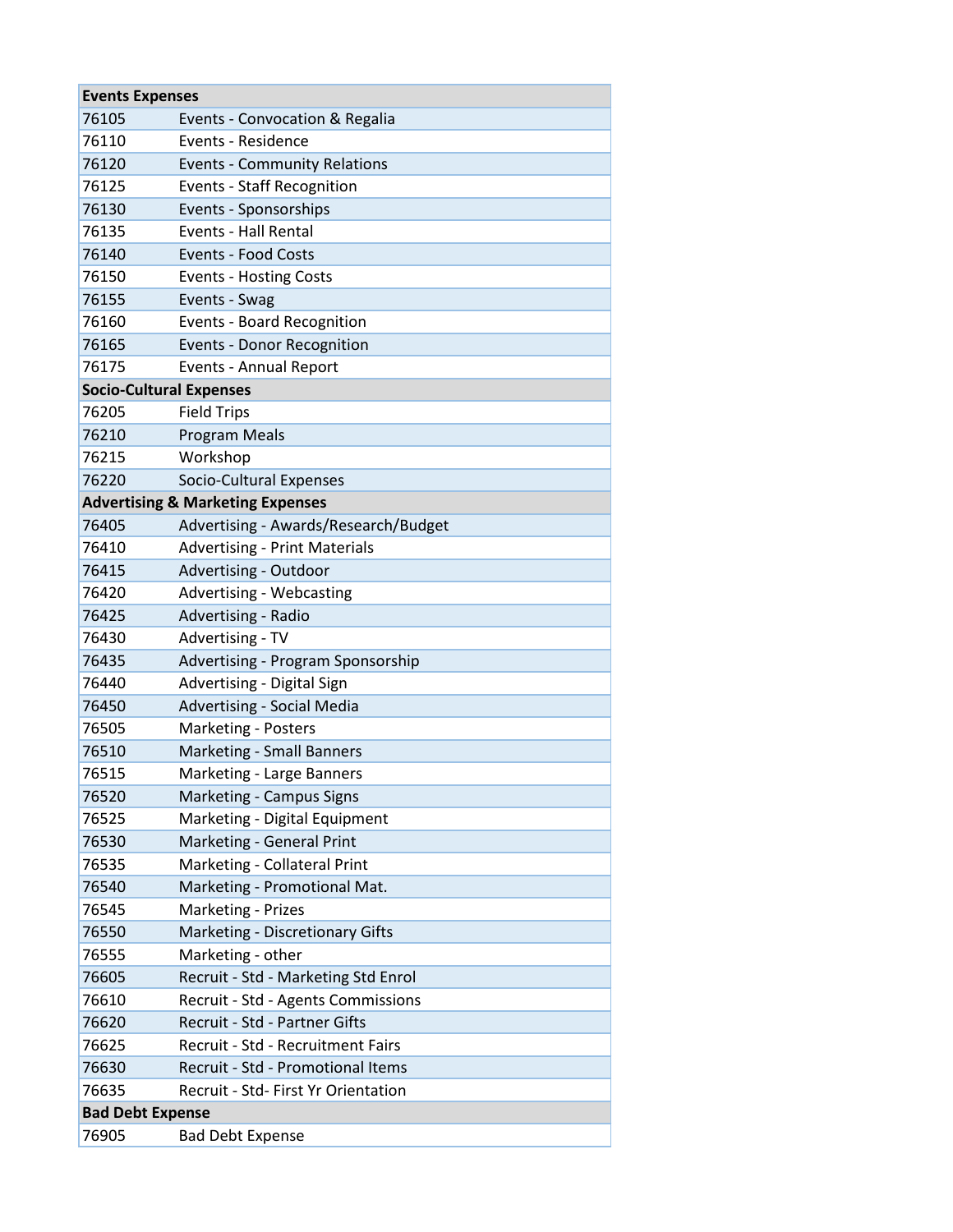| <b>Library Expenses</b>    |                                                     |
|----------------------------|-----------------------------------------------------|
| 77105                      | Library - Databases Other Costs                     |
| 77110                      | Library - Brokerage Fees                            |
| 77115                      | Library - Electronic Departmental Books             |
| 77116                      | Library - Electronic Serials                        |
| 77120                      | Library - Book Repairs & Bindery Costs              |
| 77125                      | Library - Cataloguing Costs                         |
| 77130                      | Library - Books General                             |
| 77135                      | Library - Copyright Charges                         |
| 77140                      | Library - Databases                                 |
| 77145                      | Library - Departmental Books                        |
| 77150                      | Library - Departmental Serials                      |
| 77155                      | Library - Interlibrary Loan Charges                 |
| 77160                      | Library - Acquisitions Default                      |
| 77165                      | Library - Reference Books                           |
|                            | <b>Furniture, Fixtures, Buildings and Equipment</b> |
| 78005                      | <b>Bldg Renovations - Non Capital</b>               |
| 78010                      | <b>Bldg Renovations - Major</b>                     |
| 78205                      | Furn & Equip - Awards/Research/Budget               |
| 78210                      | Furniture - > \$2,500                               |
| 78215                      | Furniture - < \$2,500                               |
| 78220                      | Equipment - $>$ \$2,500                             |
| 78225                      | Equipment - $<$ \$2,500                             |
| 78230                      | Equip - Scientific $>$ \$2,500                      |
| 78235                      | Equip - Scientific < \$2,500                        |
| 78240                      | Lease Payments                                      |
| 78245                      | Artworks                                            |
| <b>Vehicles Expenses</b>   |                                                     |
| 78305                      | Vehicles - Lease Payments                           |
| 78310                      | Vehicles - Fuel                                     |
| 78315                      | Vehicles - Repairs & Maintenance                    |
| 78320                      | <b>Vehicles - Deductibles</b>                       |
| 78325                      | <b>Vehicles - Parking Costs</b>                     |
| 78330                      | Vehicle - Purchases                                 |
| <b>Technology Expenses</b> |                                                     |
| 78405                      | Computer Supplies - Labs                            |
| 78410                      | SW - Enterprise > $$10,000$                         |
| 78415                      | SW - Enterprise < $$10,000$                         |
| 78420                      | $HW - AV > $2,500$                                  |
| 78425                      | $HW - AV < $2,500$                                  |
| 78430                      | $HW - Computers > $2,500$                           |
| 78435                      | $HW$ - Computers < \$2,500                          |
| 78440                      | HW - Network/Phones > \$2,500                       |
| 78445                      | HW - Network/Phones < \$2,500                       |
| 78450                      | HW - Server > \$2,500                               |
| 78455                      | HW - Server < \$2,500                               |
| <b>Cost of Sales</b>       |                                                     |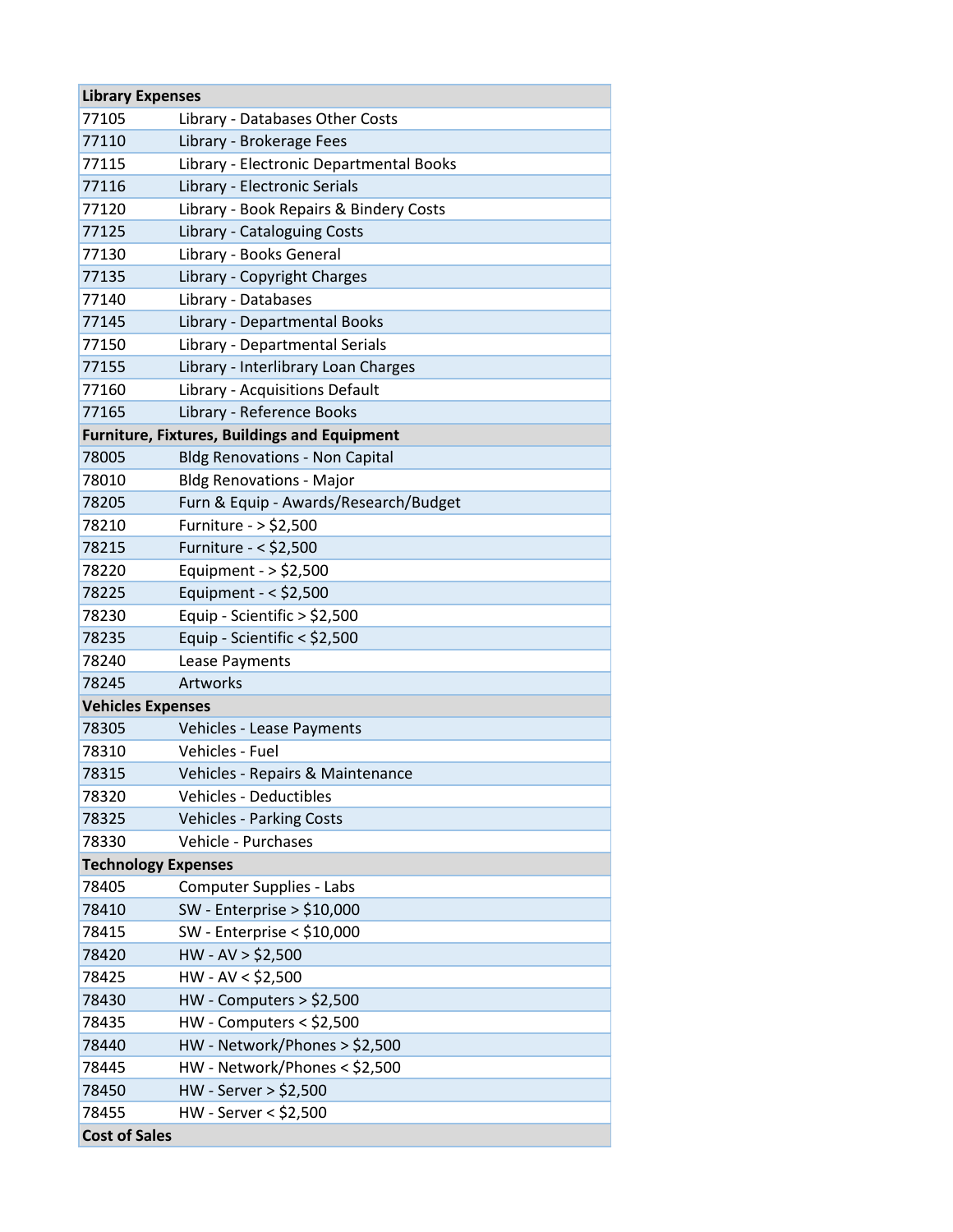| 80105                    | <b>COS - Athletics</b>                                    |
|--------------------------|-----------------------------------------------------------|
| 80110                    | <b>COS</b> - Athletics Special Events                     |
| 80115                    | COS - Giftware                                            |
| 80120                    | <b>COS - Diploma Frames</b>                               |
| 80125                    | COS - Parking                                             |
| 80130                    | <b>COS - Alcohol Purchases</b>                            |
| 80135                    | <b>COS - Beer Purchases</b>                               |
| 80140                    | <b>COS - Food Purchases</b>                               |
| 80145                    | <b>COS - Concession Supplies</b>                          |
| 80150                    | <b>COS - Sales Shop Purchases</b>                         |
| 80155                    | COS - Printshop                                           |
| 80160                    | COS - Printing - Internal                                 |
| 80165                    | <b>COS</b> - Duplicating/Bindery Supplies                 |
| 80170                    | <b>COS</b> - Duplicating - Fleet                          |
| 80175                    | <b>COS</b> - Duplicating - Public Copiers                 |
| 80180                    | COS - Blank Paper - Internal                              |
| 80185                    | <b>COS - Meal Plan Expense</b>                            |
| 80190                    | <b>COS - Host Family Payments</b>                         |
|                          | <b>Building &amp; Equipment Repairs &amp; Maintenance</b> |
| 81105                    | Repairs & Mtce - Awards/Research/Budget                   |
| 81110                    | Repairs & Mtce - General                                  |
| 81115                    | Repairs & Mtce - Equipment                                |
| 81120                    | Repairs & Mtce - Plumbing                                 |
| 81125                    | Repairs & Mtce - Electrical                               |
| 81130                    | Repairs & Mtce - Painting                                 |
| 81135                    | Repairs & Mtce - Vehicles                                 |
| 81138                    | Repairs & Mtce - Technology Equipment                     |
| 81140                    | Repairs & Mtce - Theatres                                 |
| 81145                    | Repairs & Mtce - Theatre Supplies                         |
| 81150                    | Repairs & Mtce - Theatre Equipment                        |
| 81155                    | Repairs & Mtce - Theatre Bldg Contracts                   |
| 81160                    | Repairs & Mtce - Theatre Equip Contracts                  |
| 81165                    | Repairs & Mtce - Studios                                  |
| 81170                    | Repairs & Mtce - Studio Supplies                          |
| 81175                    | Repairs & Mtce - Studio Equipment                         |
| 81180                    | Mtce. Contracts - Building                                |
| 81185                    | Mtce. Contracts - Equipment                               |
| 81190                    | <b>Equipment Rental</b>                                   |
| 81195                    | <b>Waste Disposal</b>                                     |
| 81200                    | Licenses & Permits                                        |
| 81205                    | Consumables                                               |
| 81210                    | Linens                                                    |
| 81215                    | Pest Control                                              |
| 81220                    | <b>Purchase Discounts</b>                                 |
| <b>Utilities Expense</b> |                                                           |
| 81405                    | Utilities - Awards/Research/Budget                        |
| 81410                    | Utilities - Heat                                          |